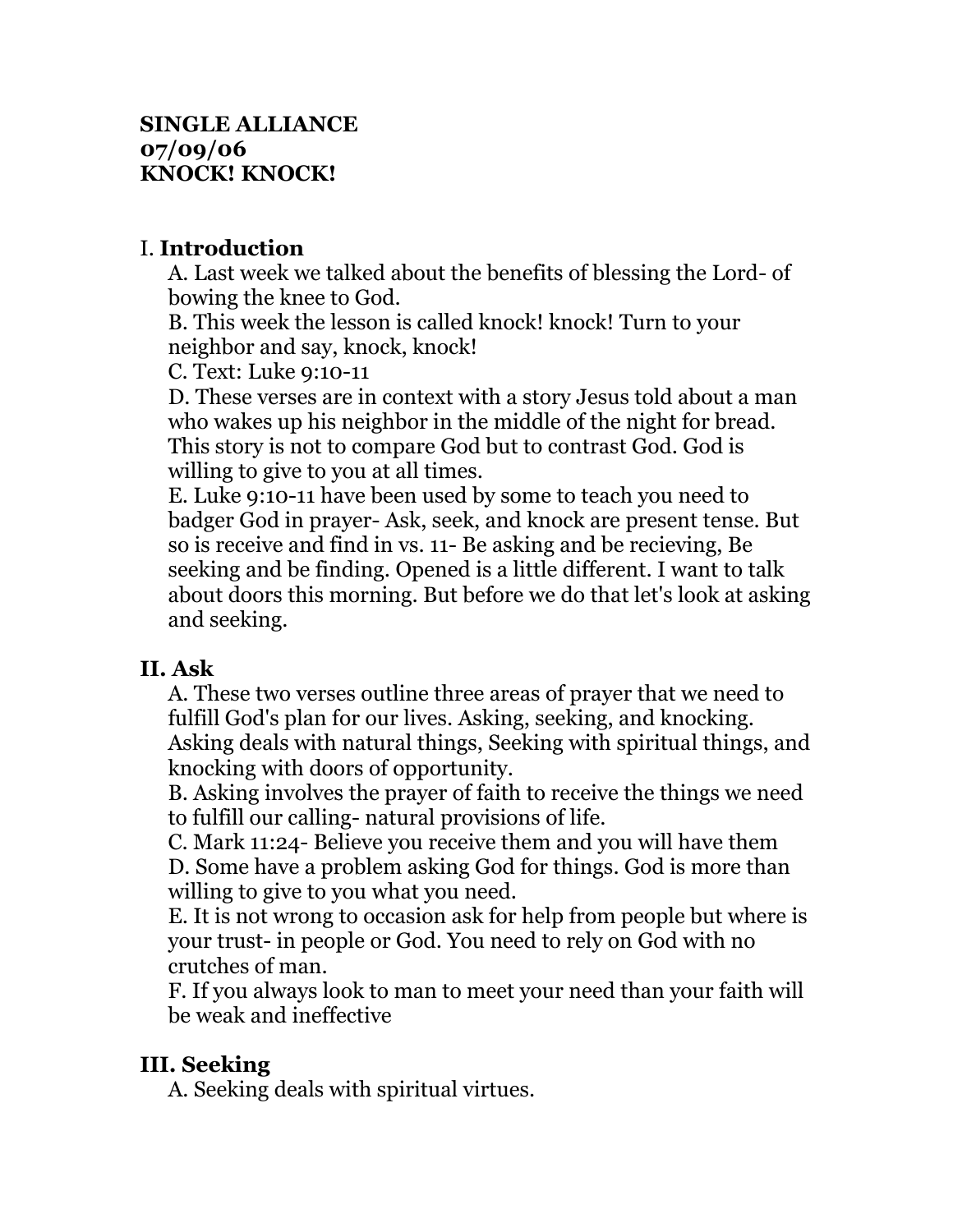B. We need resources to fulfill our calling in which we receive by asking.

C. We also need the character of Jesus in fulfilling our calling. God is calling you places that you need character to keep you.

Sometimes God is not allowing you to go places because He knows you character cannot keep you there. It is more important who you are than where you go, because it is who you are that will determine where you will go.

D. Seeking deals with spiritual things

A. Colossians 3:1- Seek those things above

B. Matthew 6:33- Seek first the kingdom of God

C. 1 Peter 3:11- Seek peace

D. 1 Cor. 14:1- Pursue or seek after love

D. Seek God and his face- his character

## **IV. Knocking**

A. Luke 9:11- receiveth is present tense, findeth is present tense, but shall be opened is future tense.

B. Knocking refers to doors and doors represent access and opportunity. Colossians 4:3

C. It means advancement, promotion, and new direction

D. This refers to a door or new opportunity for ministry, work, relationship to advance the Kingdom of God.

E. We cannot believe and make a door open. God is in charge of doors.

F. Revelation 3:8- God opens doors that no man can shut. He also shuts doors no man can open.

# **V. Doors**

A. I believe God has doors that are about to open to many in here, but what governs doors being opened. God is in charge of opening doors but we can determine if God will open a door and what door he will open

B. First we need to be knocking. This is present tense. We must want to advance the kingdom and be asking for the door of opportunity to open He has for us for the advancement of the kingdom and ministry of God in the Earth.

C. We must knock on **THE** door. We often ask God to open doors. No, God's plan is progressive- one door at a time. If we walk